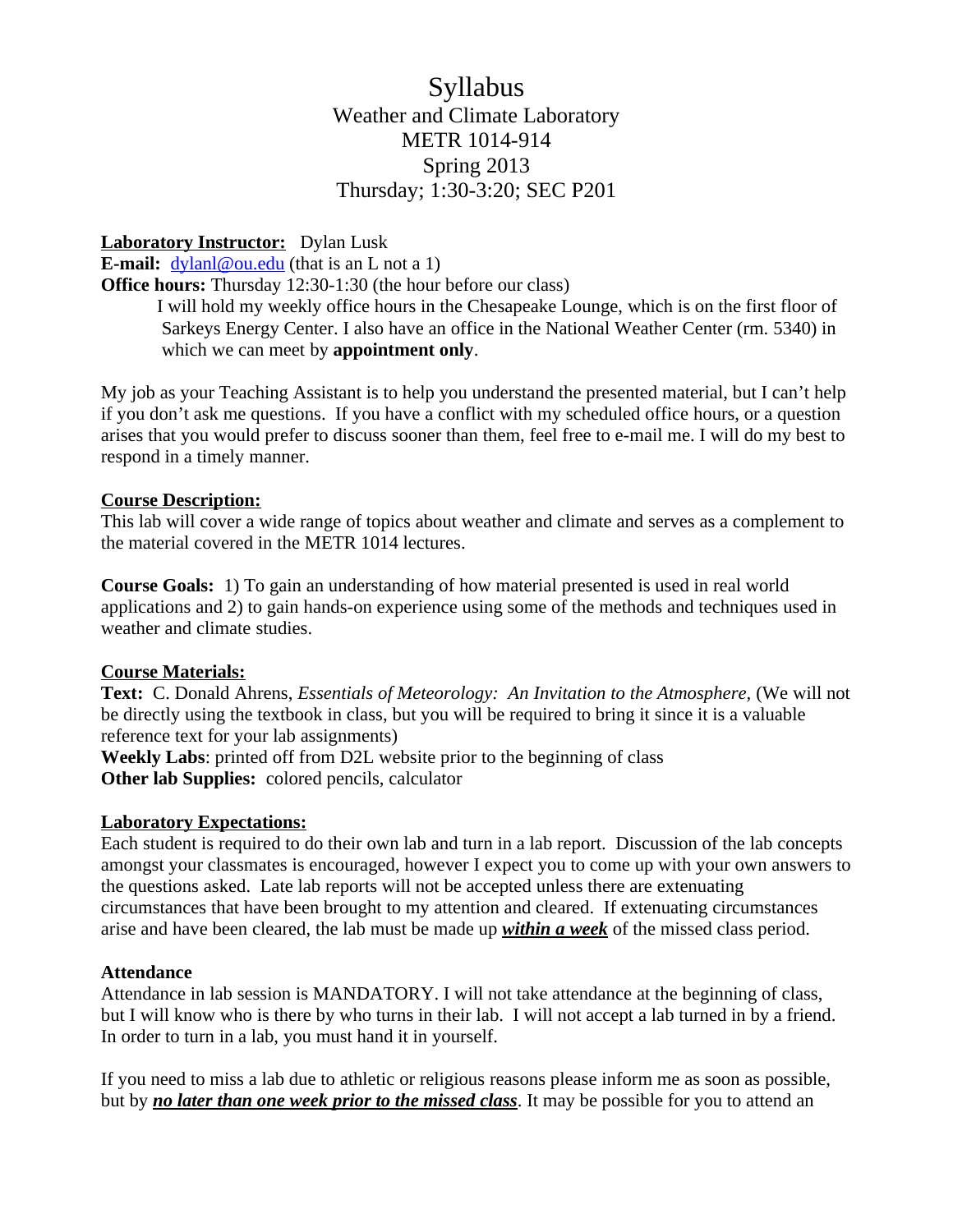alternate lab session, but this first must be cleared with the proper teaching assistant. I understand that sometimes you will need to miss a lab due to illness or unavoidable circumstances (ex. a family emergency) and will not be able to provide the required one week notice. Please let me know as soon as possible before class and other arrangements can be made for you to receive credit for your lab.

Unexcused absences are not tolerated. If you miss a class and fail to notify me before class begins, you will receive a zero for the day and will not be allowed the opportunity to make it up at a later date.

## **Lab Structure**

We will start each lab promptly at the stated starting time. Please make your best effort to arrive on time, not only because walking in late disrupts the class, but also because you could miss important class instructions and announcements.

Be sure to come prepared. This means bringing a pencil, eraser, calculator, and sometimes colored pencils to each class. You must also print out and bring your lab material to every lab. I will not accept a loose-leaf sheet of paper with the answers written on it. If you fail to bring your lab pages to class, I will give you the opportunity to complete the lab for *half credit* during my office hours.

I will give a brief introduction to each lab before you start on your assignment. This is a good time to ask questions if you have any. However, I always welcome and encourage questions as you complete your labs during the class period.

*Labs are to be completed in class only*. The two hours allotted to class should be sufficient to complete each lab, so please use your time effectively. Labs are due at the end of each lab period.

DO NOT WORK ON THE LAB EXERCISE BEFORE CLASS!! This will be considered a form of cheating, and will result in a score of **zero** on that particular lab.

### **Make-Up Work**

If you have an excused absence and need to make up a lab, you have exactly one week to complete it without penalty. Otherwise, the grade for the lab will be recorded as a zero. You must meet me during my office hours to finish any make-up work; however, in extreme circumstances I will allow you to make an appointment to meet with me in my NWC office. When you come to office hours to complete a lab, please arrive when they begin. You will most likely require the entire hour to finish your work, so the earlier you start, the better chance you'll have of making it through the lab.

## **Grading**

| Lab exercises | 60% |
|---------------|-----|
| Lab quizzes   | 40% |

Your final lab grade will account for 25% of your total grade in the course. The labs will be graded for the most part on accuracy. You may lose points for sloppy or illegible work, so please be as neat as possible. At the end of the semester, I will drop your lowest lab percentage grade.

There will be a total of 5 quizzes over lab material throughout the semester. They will be announced and discussed in class the week before they are given. *There will be no dropped quizzes.*